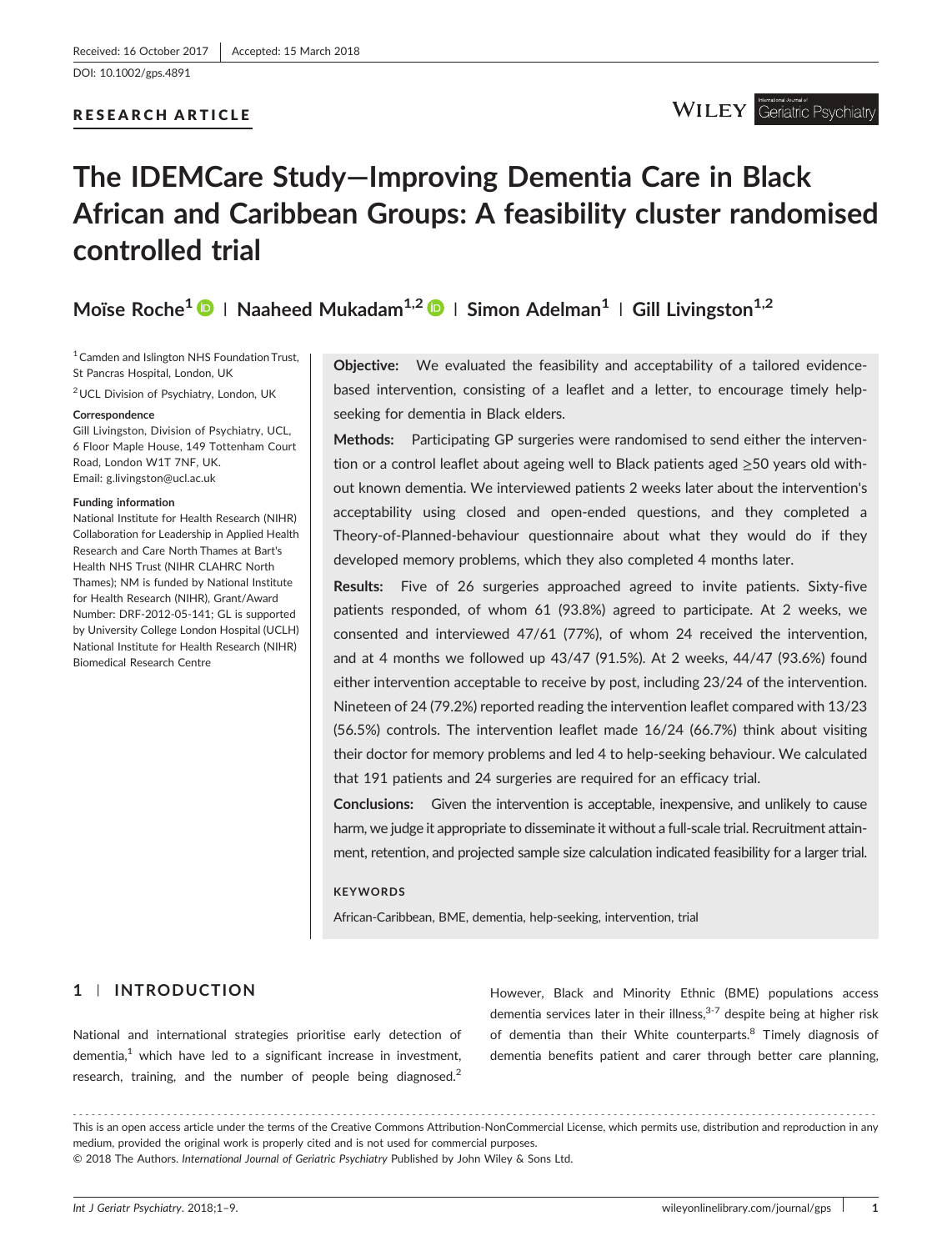delayed care home entry, prolonged autonomy, access to social care, and reduced crises and costs. $9-11$ 

Black African and Caribbean elders (BACe) tend to seek help first from their immediate social network, including close relatives and friends,<sup>12</sup> and delay help-seeking from health and social care providers until crisis strikes or they can no longer cope. $4,13$  Their dementia care pathway also appears to differ from that of their White counterparts, with a lesser likelihood of receiving anti‐dementia medication, or taking part in research trials of novel therapies.<sup>4</sup>

Barriers to help‐seeking for dementia are diverse and include failing to identify or acknowledge symptoms, concerns about outcomes of receiving a diagnosis, conception of dutiful family care; attitudes towards service providers, ability, and willingness to divulge private or sensitive information.<sup>7,14</sup> Some of these are not specific to dementia, but others about the meaning of memory loss, the idea that dementia is only a disease of white women, and the outcomes of a diagnosis are.<sup>14</sup> UK Black adults regard memory problems as a private and stigmatising matter that should be kept in the family and find it a difficult subject to broach with their General Practitioner (GP), possibly because of being brought up with the idea that it was meritorious not to divulge these symptoms. Some even view dementia as a *"White person*'*s illness"* that does not exist in the Black population.14

As the process of help-seeking for dementia has culture specific aspects, $<sup>7</sup>$  tailoring health interventions and services to cultural groups</sup> is recommended. $13,15$ 

# **2** | **THE PRESENT STUDY**

This trial was part of a larger research project with the overall aim of improving dementia care in Black African and Caribbean populations.

The first stage was a qualitative study with 50 Black adults to better understand how Black families respond to memory problems, a possible sign of dementia. $14$ 

We used these findings to (1) develop a new intervention to facilitate timely diagnosis of dementia in BACe, and (2) evaluated its acceptability and (3) its delivery in a feasibility cluster randomised controlled trial (RCT). We also used the APEND, a validated Theory‐ of-Planned-behaviour (TPB) questionnaire<sup>16</sup> developed to evaluate intention to seek help for dementia in Minority Ethnic elders.

# **3** | **METHODS**

National Research Ethics Service Committee Cambridgeshire and Hertfordshire gave ethics committee approval, and we obtained Research and Development (R&D) permission from the areas in which the GP practices for the RCT were located.

# **3.1** | **Developing the intervention**

# **3.1.1** <sup>|</sup> **Intervention**

We used findings from earlier systematic reviews<sup>6,17</sup> and our qualitative study14 to develop a leaflet entitled *"Getting help for forgetfulness"* (Appendix 1, found in the Supporting Information), tailored to overcome barriers to help‐seeking specific to BACe.

#### **Key points**

- Black elders present late to dementia services.
- We present a targeted, evidence‐based, inexpensive intervention to improve timely help‐seeking for dementia in Black elders.
- This intervention is feasible and acceptable.
- This pilot study provides data for future trials and resources for routine practice.

#### Content of the leaflet

We included illustrations and anonymised quotes from Black adults whom we interviewed in the qualitative study<sup>14</sup> and covered the following themes:

- How to overcome barriers to help-seeking for memory problems
- Frequent memory lapses are a potential sign of illnesses like dementia
- Dementia is a physical illness that affects people of all ethnicities
- Seeking professional help early for memory problems is important
- Concerns about confidentiality, loss of autonomy, medication, and time allocated for consultation
- Seeking medical advice for memory problems is consistent with dutiful family care
- Where to find more information and help.

We improved and refined the leaflet content, layout, and illustration through consultation with people with mild dementia recruited from memory clinics, family carers, dementia experts, clinicians, volunteers from initial focus groups and from the public, and professional graphic designers to ensure acceptability, understandability, and clarity.

We developed a personalised letter to accompany the leaflet which was addressed on each surgery's headed paper to individual patients and signed by their GP by refining a letter from previous projects.<sup>18</sup> The letter encouraged patients to read the leaflet as it contained information about dealing with memory problems relevant to BACe, and reassured them that receiving it was not indicative of suspicion by the GP that they, or a family member had memory problems. It distinguished potential symptoms from occasional lapses in memory by their persistence and severity and advised patients to make an appointment to see a doctor if they are worried about their memory (Appendix 2, found in the Supporting Information).

# **3.1.2** <sup>|</sup> **Control intervention**

We selected a leaflet of similar length and layout about keeping physically active and ageing well (Appendix 3, found in the Supporting Information), which was not specifically tailored to a Black audience or about dementia. It did not contain images of Black individuals, nor did it include quotes or address concerns specific to Black families. We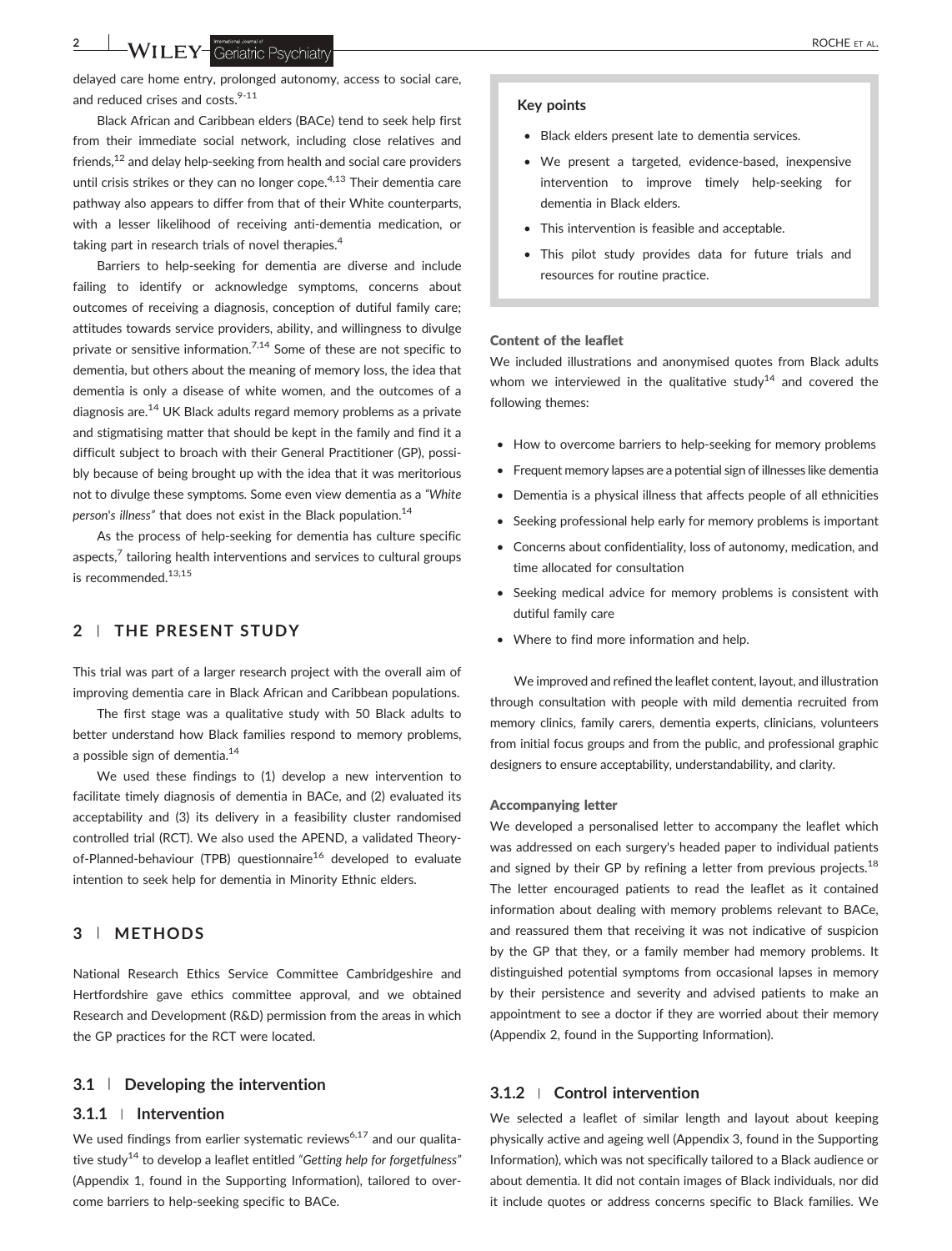obtained written authorisation and printed copies from the relevant owner. The control leaflet was accompanied with a minimally modified version of the personalised GP letter (Appendix 4, found in the Supporting Information).

# **3.1.3** <sup>|</sup> **Exploratory cluster randomised controlled trial**

We aimed to evaluate feasibility of recruitment (GPs and patients), acceptability of the new intervention, and its delivery in a feasibility cluster RCT. We pre‐specified that if feasible and acceptable, then ≥70% of patients who expressed an interest in the study would consent and ≥80% of those who enrolled initially would participate in the follow‐up phase. We also aimed for a rating of the intervention as acceptable by ≥80% of participants. The trial was registered with the International Standard for RCT [\(http://www.isrctn.com/](http://www.isrctn.com/ISRCTN67199930) [ISRCTN67199930\)](http://www.isrctn.com/ISRCTN67199930).

#### **3.1.4** <sup>|</sup> **Participants**

Patients were Black African, Caribbean, and British, aged ≥50 years and were registered with one of the GP practices we had recruited. We excluded patients who had a known diagnosis of dementia, or were being assessed for dementia, those who lacked capacity to consent to the study, and people living in a care home.

# **3.1.5** <sup>|</sup> **Design**

This was a multisite, parallel group, cluster randomised controlled feasibility, and acceptability trial. We aimed to recruit 5 GPs from areas of Greater London with a high density of residents from Black backgrounds based on reports from the Office for National Statistics.<sup>19</sup>

# **3.1.6** <sup>|</sup> **Procedure**

We searched NHS official websites for contacts of GP practices in these areas and where we had R&D permission. We linked with the primary care research network in North Thames and South London to help with the recruitment of GP surgeries. We then approached those surgeries and asked staff to search their records for registered patients and to invite them to the study by mail. The letter of invitation sent by GP staff between November 2015 and June 2016 included information about a voucher incentive of £20 as a token of appreciation for participation and a return response slip for patients to complete with their contact details and send to the researchers if they wished to participate. The letter asked whether they would agree to participate in a study with UCL. It did not specify the research was about dementia care in Black elders (Appendix 5, found in the Supporting Information).

We telephoned patients who responded to discuss the study and sent them written information by post if they agreed to participate. Twenty‐four hours or more after they were deemed to have received the information, we asked GP staff to send them the new tailored or the control intervention depending on the group their GP practice was allocated.

### **3.1.7** <sup>|</sup> **Randomisation**

GP practices were randomly allocated to intervention (*n* = 2) or control (*n* = 3) group using "ralloc" procedure in Stata version 14 by an

ROCHE ET AL. **3**

independent statistician within CLAHRC (Collaboration for Leadership in Applied Health Research and Care) North Thames who was not involved in the remainder of the trial.

# **3.1.8** <sup>|</sup> **Assessment**

Two weeks after the leaflet was sent out, we contacted each participant to arrange a face-to-face interview during which they completed a consent form. Participants were excluded from the study if they had not agreed to a date for interview within 4 weeks of being contacted.

#### Interviews

- 1. Participants provided sociodemographic information, including ethnicity, sex, age, religion, country of birth, year of arrival in UK, education, employment status, and marital status.
- 2. We asked all participants closed and open-ended questions about what they thought of the intervention (or control); whether they found it acceptable to receive them in the post; whether they read them; and to provide any additional comments they had about them. We used this information to assess acceptability by summing up their answers to "yes and no" questions and by analysing their answers to open‐ended questions for rating of the intervention.
- 3. They also completed the *APEND—Attitudes of People from Ethnic Minorities to Help‐Seeking for Dementia*<sup>16</sup> TPB questionnaire and answered questions about whether the intervention influenced their attitudes towards help‐seeking for memory problems from their doctor, and whether it led them to contact their GP. The APEND questionnaire is a validated 19‐item scale with each statement scored on a 7‐level Likert scale from 1 (strongly disagree) to 7 (strongly agree), with higher scores denoting favourable attitudes towards help‐seeking. It was developed to measure attitudes of people from minority ethnic groups to help‐ seeking for dementia and evaluate the impact of interventions seeking to promote intention to seek formal help for memory problems.<sup>16</sup> We used this to evaluate behavioural intention by summing up the 3 items of the scale measuring intention (Table 2).
- 4. Participants also answered questions about whether they have known, cared for, or worked with someone with dementia.

#### **Four‐month follow‐up**

Participants were interviewed 4 months after they received the intervention and asked to complete the APEND questionnaire again.

# **4** | **ANALYSIS**

We described percentages of GP practices who agreed to be randomised, patients who responded to GPs' invitations to enrol, those who consented to the study, and retention rates at follow‐up. We described the demographics of the participants and classified occupation by the ONS SOC Group (2010)—Office for National Statistics Standard Occupation Classification.<sup>20</sup> We analysed the answers to questions about acceptability using Excel for Windows. We calculated the percentage of patients who accessed and rated the new tailored intervention and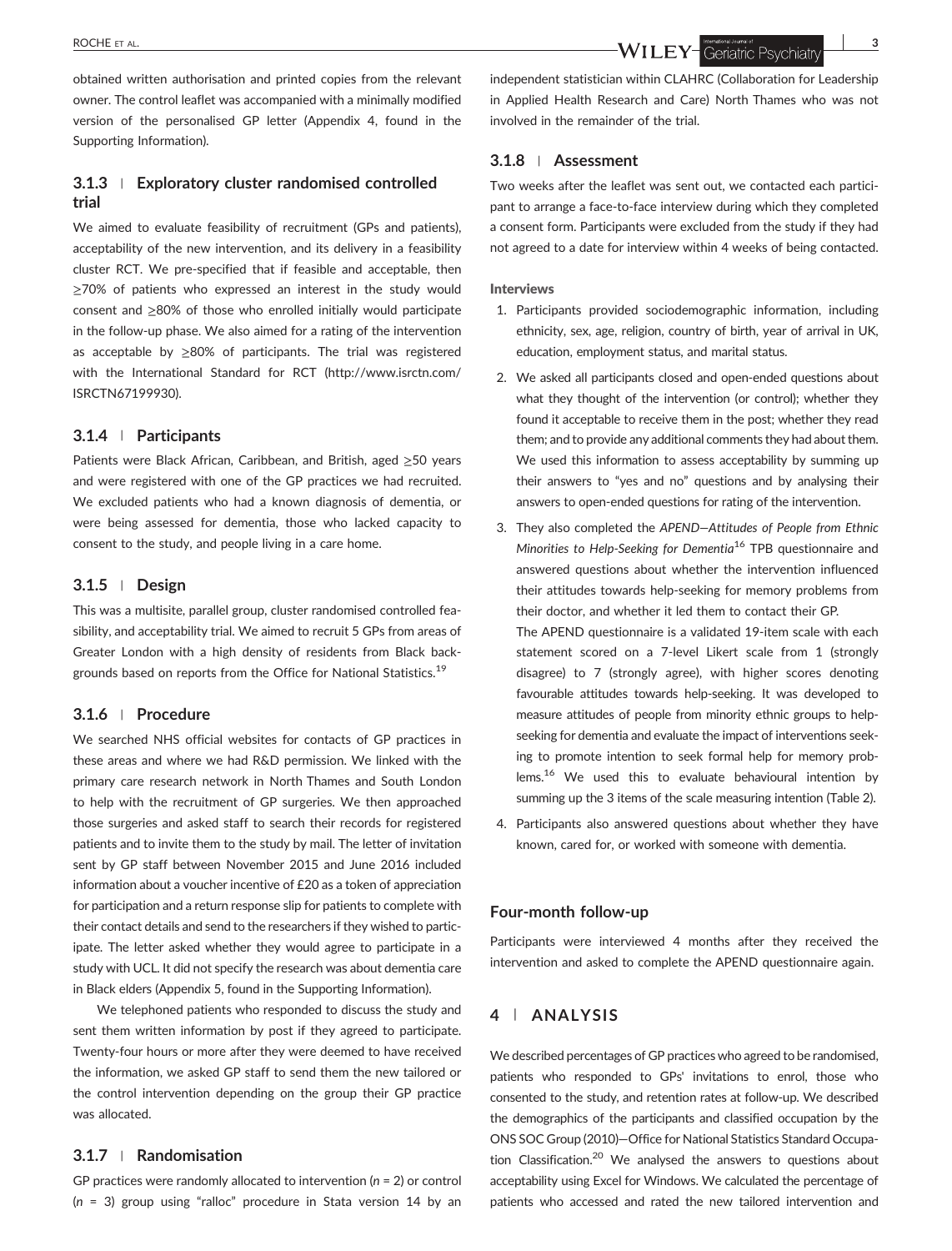**4 WILEY** Geriatric Psychiatry **Construction ROCHE** ET AL.

compared it with patients' reaction to the control intervention. We also calculated projected sample size for a future main trial, including the number of patients and GP surgeries to contact to reach the sample target. Mixed effects linear models were used to assess the differences in intention to seek help between groups over time of testing.

# **5** | **RESULTS**

The flow of participants is shown in the consort diagram (Figure 1). Of the 26 surgeries approached, 17 (65.4%) did not respond after 3 or more attempts and 4 (15.4%) declined to participate. The 5 (19.2%) GP practices randomised to the trial were in outer and inner London

(Lambeth, Barking and Dagenham, and Ilford). There were a total of 1674 eligible registered patients, but we only sent invitation letters to 787 of these as we aimed to recruit 30 to 40 participants. We received 65 responses, of whom 93.8% (61/65) agreed to receive the intervention. Two weeks later, 77% (47/61) consented to the study at the time of first interview. Four months later, 91.5% (43/47) of participants completed the follow‐up interviews.

Table 1 shows and compares the demographic characteristics of the 47 patients who consented to the study according to randomisation group. Twenty‐six (55.3%) participants were female, and the mean age was  $57.6$  (SD = 11.8) ranging from 50 to 89 years. Nearly half (23/47, 48.9%) self‐identified as African and had lived in UK an average of 30.9 years (SD = 15.5) ranging from 5 to 56 years.

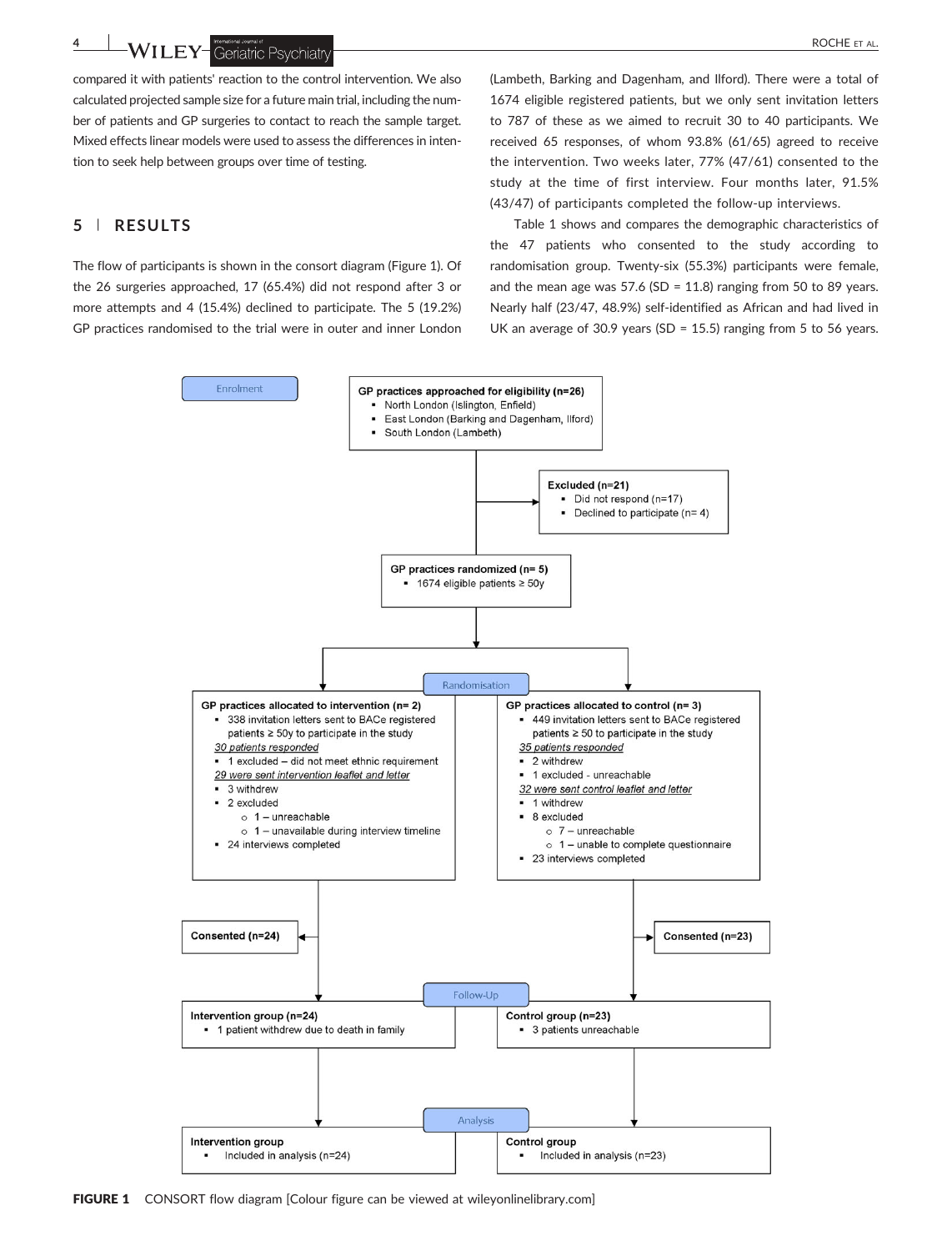TABLE 1 Demographic characteristics of patients who consented to the study according to randomisation group

| Demographic                       |                                                                                                                                                                                                                                                                                                                                                                                                  | Intervention $n = 24$                                                                            | Control $n = 23$                                                                    | All $n = 47$                                                                                           |
|-----------------------------------|--------------------------------------------------------------------------------------------------------------------------------------------------------------------------------------------------------------------------------------------------------------------------------------------------------------------------------------------------------------------------------------------------|--------------------------------------------------------------------------------------------------|-------------------------------------------------------------------------------------|--------------------------------------------------------------------------------------------------------|
| Ethnicity (%)                     | <b>Black African</b><br><b>Black Caribbean</b><br><b>Black British</b><br>Asian Caribbean                                                                                                                                                                                                                                                                                                        | 9(37.5)<br>6(25.0)<br>8 (33.3)<br>1(4.2)                                                         | 14 (60.9)<br>5(21.7)<br>3(13.0)<br>1(4.2)                                           | 23 (48.9)<br>11 (23.4)<br>11 (23.4)<br>2(4.3)                                                          |
| Sex (%)                           | Male                                                                                                                                                                                                                                                                                                                                                                                             | 8 (33.3)                                                                                         | 13 (56.5)                                                                           | 21(44.7)                                                                                               |
| Age                               | Range (mean; SD)                                                                                                                                                                                                                                                                                                                                                                                 | (60.3; 10.0)                                                                                     | (58.4; 7.7)                                                                         | 50 to 89 (57.6; 11.8)                                                                                  |
| Marital status (%)                | Married or living with partner<br>Single<br><b>Divorced</b><br>Separated<br>Widowed<br>Prefer not to say                                                                                                                                                                                                                                                                                         | 7(29.2)<br>7(29.2)<br>3(12.5)<br>2(8.3)<br>2(8.3)<br>3(12.5)                                     | 11 (47.8)<br>5(21.7)<br>3(13.0)<br>2(8.7)<br>1(4.3)<br>1(4.3)                       | 18 (38.3)<br>12(25.5)<br>6(12.8)<br>4(8.5)<br>3(6.4)<br>4(6.4)                                         |
| Religion (%)                      | Christian<br>Muslim<br>No religion<br>Rasta                                                                                                                                                                                                                                                                                                                                                      | 19 (79.2)<br>3(12.5)<br>2(8.3)<br>×.                                                             | 19 (82.6)<br>1(4.3)<br>2(8.7)<br>1(4.3)                                             | 38 (80.9)<br>4(8.5)<br>4(8.5)<br>1(2.1)                                                                |
| Arrival in UK                     | Years in UK-range (mean; SD)                                                                                                                                                                                                                                                                                                                                                                     | 16 to 56                                                                                         | 5 to 55                                                                             | 5 to 56 (30.9; 15.5)                                                                                   |
| Education (%)                     | Post-secondary<br>Secondary<br>Primary<br>Current<br>No education<br>Unknown                                                                                                                                                                                                                                                                                                                     | 13 (54.2)<br>6(25.0)<br>1(4.2)<br>2(8.3)<br>1(4.2)<br>1(4.2)                                     | 16 (69.6)<br>7(30.4)<br>ä,                                                          | 29 (61.7)<br>13 (27.7)<br>1(2.1)<br>2(4.3)<br>1(2.1)<br>1(2.1)                                         |
| Employment status (%)             | Employed<br>Unemployed<br>Retired<br>Unable to work<br>Prefer not to say                                                                                                                                                                                                                                                                                                                         | 12 (50.0)<br>2(8.3)<br>6(25.0)<br>3(12.5)<br>1(4.2)                                              | 13 (56.5)<br>4(17.4)<br>6(21.7)<br>1(4.3)<br>$\overline{\phantom{a}}$               | 25 (53.2)<br>6(12.8)<br>11 (23.4)<br>4(8.5)<br>1(2.1)                                                  |
| SOC <sup>a</sup> group (2010) (%) | 1. Managers, directors, and senior officials<br>2. Professional occupations<br>3. Associate professional and technical occupations<br>4. Administrative and secretarial occupations<br>5. Skilled trades occupations<br>6. Caring, leisure, and other service occupations<br>7. Sales and customer service occupations<br>8. Process, plant, and machine operatives<br>9. Elementary occupations | $(N = 23)$<br>÷,<br>4(16.7)<br>1(4.2)<br>2(8.3)<br>4(16.7)<br>6(25.0)<br>2(8.3)<br>÷.<br>4(16.7) | $(N = 20)$<br>2(8.7)<br>4(17.4)<br>$\bar{a}$<br>5(21.7)<br>3(13.0)<br>ä,<br>6(26.1) | $(N = 43)$<br>2(4.3)<br>8(17.0)<br>1(2.1)<br>7(14.9)<br>7(14.9)<br>6(12.8)<br>2(4.3)<br>÷.<br>10(21.3) |

a Standard occupational classification.

Eleven (23.4%) were UK born. Nearly two thirds (29/47, 61.7%) had post‐secondary education and were from a wide range of occupational backgrounds. The majority religion was Christianity (38/47, 80.9%). The control group had a greater proportion of African participants (60.9% vs 37.5%), had more people who were married or living with a partner (47.8% vs 29.2%), and included more male participants (56.5% vs 33.3%) than in the intervention group.

Many participants had some experience of dementia, either having known (19/47, 40.4%), cared for (10/47, 21%), or worked with (10/47, 21%) someone with dementia.

# **5.1** | **Acceptability**

Forty-four out of 47 (93.6%) said they found it acceptable to receive an intervention through the post, including 23 of the 24 in the intervention group. One participant in the intervention group who had experience working with people with dementia thought it should only be sent to patients expressing concerns about their memory. The 2 others who found it unacceptable to receive interventions through the post were from the control group. One found the enclosed letter worrying and did not read the leaflet, and the other did not explain.

A total of 79.2% (19/24) of participants reported reading the intervention leaflet in part or fully, compared with 56.5% (13/23) of the controls. Also, 66.7% (16/24) in the intervention group said it made them think that either they or a relative or friend should visit their doctor about memory problems, compared with 39.1% (9/23) in the control group. Twenty-three-point five percent (4/17) in the intervention group reported seeking help, compared with 11.1% (1/9) in the control group. Qualitative analysis of participants' responses to the open-ended questions revealed that the intervention was found to be relevant, useful, helpful, informative, and educational.

# **5.2** | **APEND**

The distribution of ratings for all items to the APEND questionnaire at 2 weeks was negatively skewed with skewness ranging between −0.853 to −2.728 (SE: 0.347) and median values between 5.00 and 7.00, suggesting favourable attitudes towards seeking help for memory problems from a doctor (Table 2). The middle 50% of ratings fell between 4 (neutral) and 7 (strongly agree).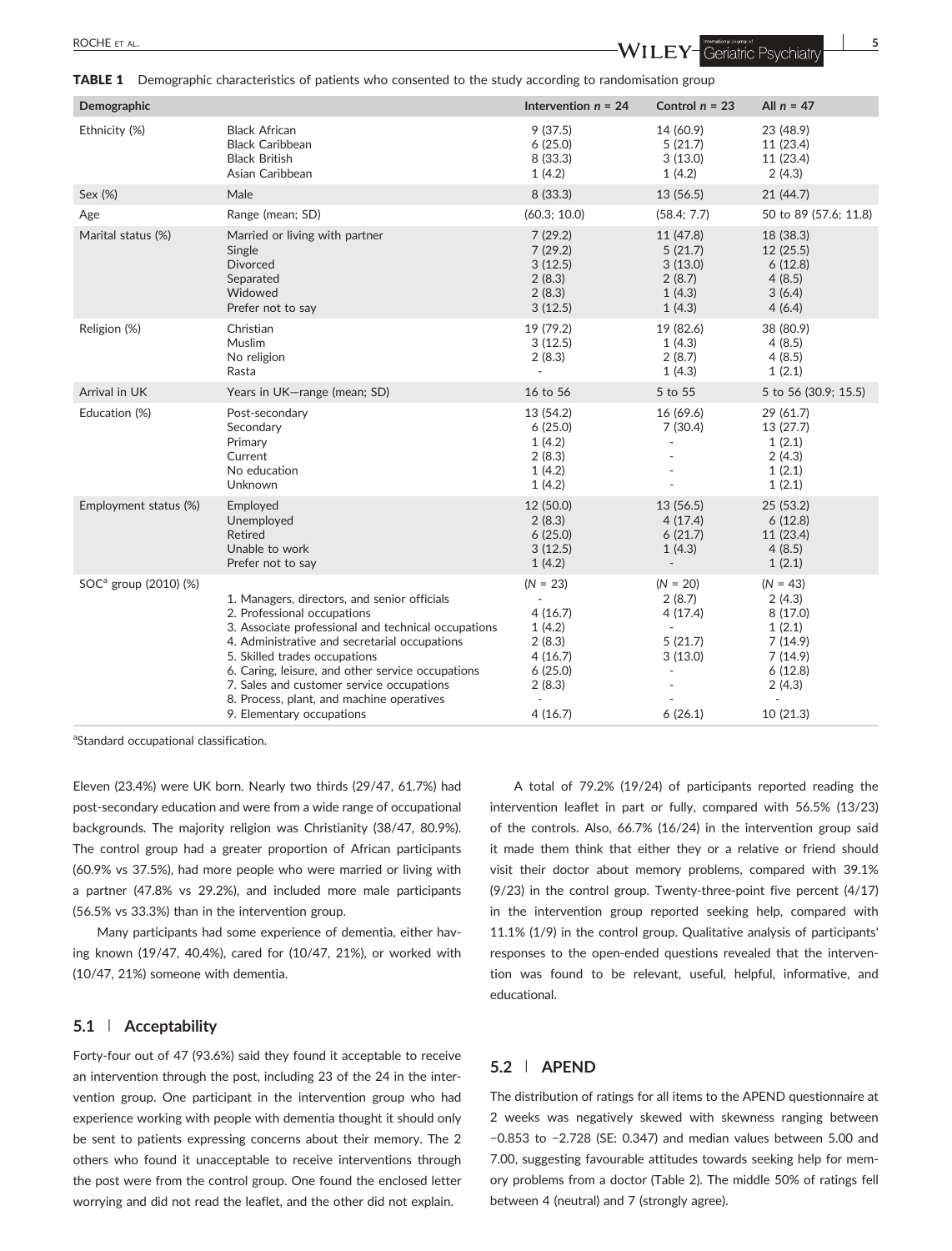

|                                         |                                                                                                              | <b>Median</b> |     | <b>IQR</b>                                |             |
|-----------------------------------------|--------------------------------------------------------------------------------------------------------------|---------------|-----|-------------------------------------------|-------------|
| <b>Questionnaire Items</b>              |                                                                                                              |               |     | Intervention Control Intervention Control |             |
| Intention to seek help (IN)             |                                                                                                              |               |     |                                           |             |
|                                         | IN1 If I had memory problems like Mrs Abraham, I would seek help from my doctor:                             | 7.0           | 7.0 | $6.0 - 7.0$                               | $4.0 - 7.0$ |
|                                         | IN2 I would expect to go to see my doctor for help, if I had memory problems:                                | 6.5           | 7.0 | $6.0 - 7.0$                               | $5.0 - 7.0$ |
|                                         | IN3 I would want to see my doctor if I had memory problems:                                                  | 7.0           | 7.0 | $6.0 - 7.0$                               | $6.0 - 7.0$ |
| Perceived behavioural control (PBC)     |                                                                                                              |               |     |                                           |             |
|                                         | PBC1 It would be easy to seek help from my doctor for memory problems:                                       | 6.0           | 6.0 | $4.25 - 7.0$                              | $4.0 - 7.0$ |
| PBC <sub>2</sub>                        | It would be my decision whether or not to see my doctor for memory problems:                                 | 7.0           | 6.0 | $6.0 - 7.0$                               | $5.0 - 7.0$ |
|                                         | PBC3 I am confident that I would be able to see my doctor for memory problems if I wanted to:                | 7.0           | 6.0 | $6.0 - 7.0$                               | $6.0 - 7.0$ |
|                                         | Subjective norms (SN)                                                                                        |               |     |                                           |             |
|                                         | SN1 Most people who are important to me would approve of seeking help from my doctor for<br>memory problems: | 7.0           | 7.0 | $6.0 - 7.0$                               | $5.0 - 7.0$ |
|                                         | SN2 It would be expected of me that I would see my doctor for memory problems:                               | 6.0           | 6.0 | $5.25 - 7.0$                              | $5.0 - 7.0$ |
| Behavioural attitudes (BA) <sup>a</sup> |                                                                                                              |               |     |                                           |             |
|                                         | BA1 Overall, I think seeking help from my doctor for memory problems would be:                               | 7.0           | 7.0 | $6.0 - 7.0$                               | $6.0 - 7.0$ |
|                                         | Useless 1 2 3 4 5 6 7 valuable                                                                               |               |     |                                           |             |
|                                         | BA2 Overall, I think seeking help from my doctor for memory problems would be:                               | 7.0           | 7.0 | $6.0 - 7.0$                               | $6.0 - 7.0$ |
|                                         | Bad 1 2 3 4 5 6 7 good                                                                                       |               |     |                                           |             |
|                                         | Behavioural beliefs (BB)                                                                                     |               |     |                                           |             |
| BB1                                     | My doctor would be able to provide treatments to help with memory problems:                                  | 6.0           | 5.0 | $4.5 - 7.0$                               | $4.0 - 6.0$ |
| BB <sub>2</sub>                         | My doctor would be able to tell me what the cause of memory problems is:                                     | 5.5           | 5.0 | $4.0 - 7.0$                               | $4.0 - 7.0$ |
| BB3                                     | My doctor would be able to tell me what services are available to help with memory problems: 7.0             |               | 6.0 | $6.0 - 7.0$                               | $6.0 - 7.0$ |
| Outcome evaluations (OE)                |                                                                                                              |               |     |                                           |             |
|                                         | OE1 For memory problems, a treatment to help would be desirable:                                             | 7.0           | 7.0 | $6.0 - 7.0$                               | $6.0 - 7.0$ |
|                                         | OE2 For memory problems, finding out about the cause would be desirable:                                     | 7.0           | 7.0 | $6.0 - 7.0$                               | $7.0 - 7.0$ |
|                                         | OE3 For memory problems, finding out about what services are available to help would be desirable: 7.0       |               | 7.0 | $6.0 - 7.0$                               | $6.0 - 7.0$ |
| Normative beliefs (NB)                  |                                                                                                              |               |     |                                           |             |
|                                         | NB1 Getting help from my doctor for memory problems would be embarrassing:                                   | 6.5           | 7.0 | $4.25 - 7.0$                              | $6.0 - 7.0$ |
|                                         | NB2 My family would think that I should seek help from my doctor for memory problems:                        | 6.5           | 6.0 | $6.0 - 7.0$                               | $6.0 - 7.0$ |
| Motivation to comply (MC)               |                                                                                                              |               |     |                                           |             |
|                                         | MC1 What my family thinks I should do is important to me:                                                    | 6.0           | 6.0 | $5.0 - 7.0$                               | $5.0 - 7.0$ |
|                                         |                                                                                                              |               |     |                                           |             |

<sup>a</sup>Rating scales were different for BA items.

# **6** | **RANDOMIZED CONTROLLED TRIAL**

The sum and average score of ratings for intention to seek help at 2 weeks and 4 months showed no differences between intervention and control groups (Table 3).

Linear mixed model analyses with intention to seek help as main outcome with fixed effect for time and study groups and a random effect for subject, adjusted for gender, age, ethnicity, and employment status showed no differences in behavioural intention between intervention and control groups over time (mean combined APEND intention score, intervention group = 18.35, 95% CI [17.14, 19.56], SD = 2.80); controls = 19.0, 95% CI [17.92, 20.18], SD = 2.42; *Parameter estimate = 0.66, 95% CI [−.94, 2.25], P = .414)*.

### **6.1** | **Post‐hoc analysis**

Post-hoc analysis using Mann-Whitney U test of the subgroup of the 29 patients who accessed both interventions and completed both legs of the trial with exact probability measure revealed no significant differences on intention to seek help between the intervention and

TABLE 3 Average score of ratings for behavioural intention for each group at 2 weeks and 4 months

| Group                                  | 2 weeks                  | 4 months                   | Mean  |  |  |  |  |
|----------------------------------------|--------------------------|----------------------------|-------|--|--|--|--|
| All patients                           |                          |                            |       |  |  |  |  |
| Intervention mean (SD)                 | 18.4 (3.8), $n = 24$     | 18.3 $(3.1)$ , $n = 23$    | 18.35 |  |  |  |  |
| Control mean (SD) mean difference      | 18.3 (4.0), $n = 23$ 0.1 | $19.5$ (2.1), $n = 20-1.2$ | 18.9  |  |  |  |  |
| Patients who accessed the intervention |                          |                            |       |  |  |  |  |
| Intervention mean (SD)                 | 18.2 $(4.1)$ , $n = 18$  | $17.8$ (3.2), $n = 18$     | 18.0  |  |  |  |  |
| Control mean (SD) mean difference      | 18.2 (3.1), $n = 110.0$  | $19.2$ (2.7), $n = 11-1.4$ | 18.7  |  |  |  |  |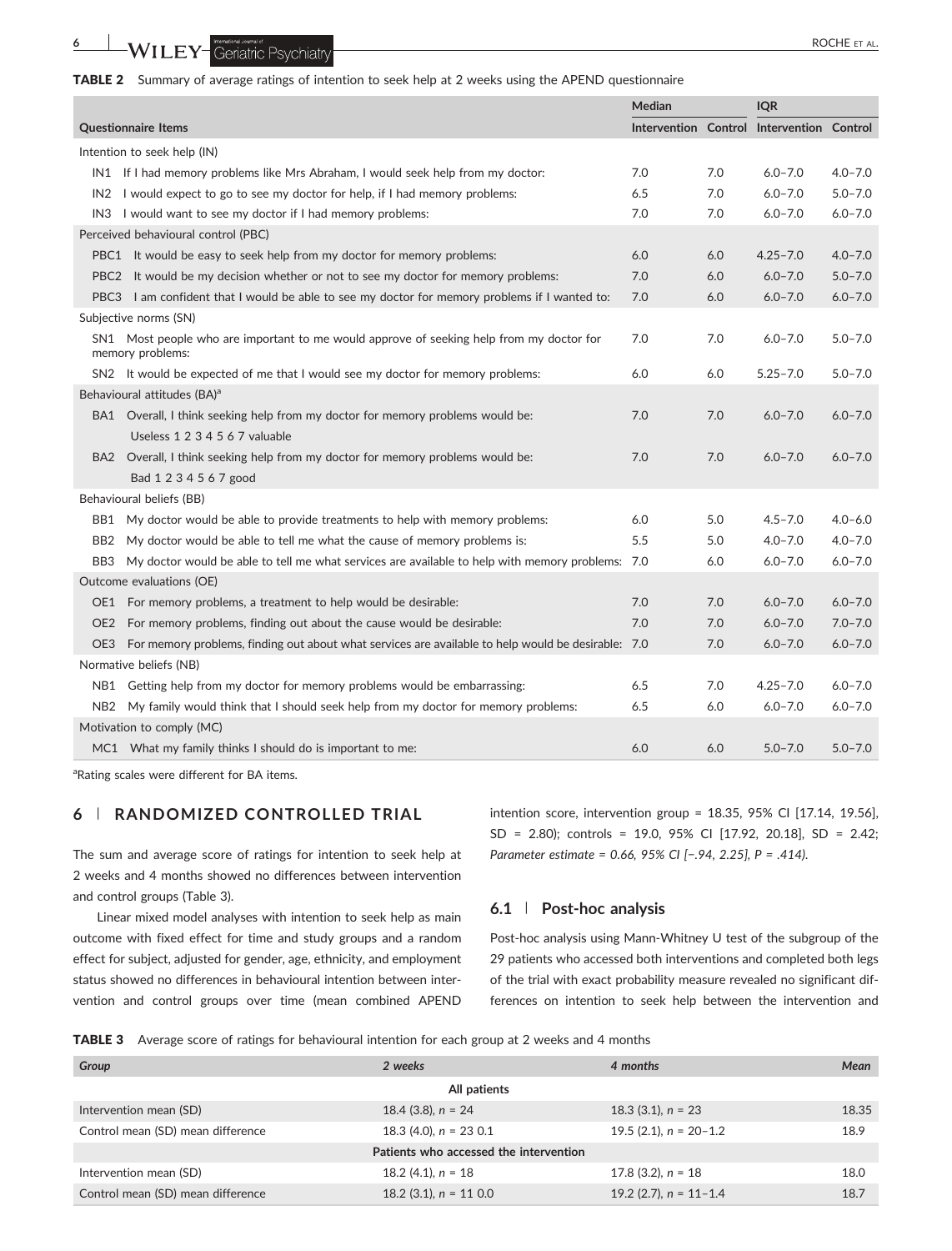control groups, at 2 weeks (mean difference of 0, *U = 95.00, z = −.19, P = .877)* and 4 months, (mean difference of −1.4, *U = 75.50, z = −1.11, P = .296)* (Table 3).

#### **6.2** | **Cost calculation**

The service support cost per GP practice was £566, comprising: 1 hour of site initiation for 1 GP (£70), 1‐hour practice manager time (£28), and 1-hour administrator time  $(E15)$ , as well as time for database searches, contacting and mailing eligible patients at administrator rate (£15/hour), and mailing list screen at GP hourly rate.

The price of printing the leaflets was £0.24 per item (£589 per 2500 leaflets), plus postage, and packing costs (approximately £0.65 each).

# **7** | **NUMBER NEEDED FOR A FULL TRIAL**

We calculated that a total sample size of 126 participants, with 63 per group, will be needed for an effect of 0.5 point difference on the behavioural intention subscale of the APEND between groups (SD = 1) to be detected in a full trial ( $\alpha$  = 5% and power = 80%). Because in the current feasibility trial, we lost 28% (47/65) of initial recruits, we need to inflate the sample to account for this and the 6% (44/47) attrition observed at follow‐up, which bring the sample set to 191. Only 8% (65/787) responded to invitations to participate in the current trial, which suggests that in the main trial and under the same conditions, we would need to approach approximately 2388 GP patients to attain the target recruitment number. This sample size does not correct for clustering.

We calculated that we would need 24 (191/8) GP practices to agree to randomization, using the lower end of 8 to 10 patients to be recruited per practice. Approximately 19% of practices we contacted in this trial agreed to participate in the study, giving an estimated 126 GP surgeries to contact to achieve the target of 24 practices.

# **8** | **DISCUSSION**

We demonstrated the feasibility and acceptability of developing and testing a tailored intervention to encourage timely help‐seeking for dementia in BACe. All criteria for feasibility and acceptability were met: consent rate, retention rate at follow‐up, and rating of acceptability. The intervention, which targeted situations and concerns Black families have about getting help for dementia, was well received by BACe who found it acceptable to receive by post, relevant to their community and needs, and helpful in making them think they should seek help from a doctor for early signs of dementia. This trial provides data for planning of a superiority trial, including calculations of projected sample size and estimates of the number of patients and GP practices to approach.

We did not find any differences in intention to seek help for memory problems between the 2 groups; however, the study was not powered to evaluate efficacy or detect differences between groups.

ROCHE ET AL. **2008 PROCHE ET AL.** 2008 PROCHE ET AL. 2008 PROCHE ET AL. 2008 PROCHE ET AL. 2008 PROCHE ET AL. 2008 PROCHE ET AL. 2008 PROCHE ET AL. 2008 PROCHE ET AL. 2008 PROCHE ET AL. 2008 PROCHE ET AL. 2008 PROCHE ET AL

We recruited our predefined sample of BACe patients on target although response rates to enrol were low. Only 8% (65/787) of those contacted by GP staff responded to the letter inviting them to enter the study. However, the large majority of those who expressed interest enrolled and completed the follow‐up phase. The barriers to recruiting BME in health research are not clearly understood but appear to be multifactorial and multilevel, and begin even before the actual initiation of the research study. $21$  Regulations in the US have helped with increasing the number of minority ethnic participants included in trials. $^{22}$  In the UK where there is no such legislation, the participation of ethnic minorities in trials is lagging far behind American trials.<sup>23</sup>

We also met our target number of GP practices. Over 19% of those we approached agreed to randomisation. Recruitment was facilitated by utilizing existing relationships with practices willing to take part in dementia research, linking with primary care research networks, and offering monetary incentive<sup>24</sup> to cover service costs.

The distribution of responses on the APEND questionnaire suggested that Black older patients have favourable attitudes towards help-seeking for dementia from doctors. We cannot conclude causality between the intervention effect and intention to seek help. However, these results are interesting as they show that, contrary to popular beliefs, Black elders are willing to seek help for dementia from their GP, and their late presentation to dementia services may be driven by other factors than culture and may include failings in health care service provision. A recent RCT to facilitate memory clinics' referral in the general population found that a significant increase in GP consultations for memory problems did not translate into a significant increase in referral to memory clinic, $18$  thus, suggesting that the obstacles to entering dementia services may reside at service provider level rather than patient level.

# **9** | **LIMITATIONS OF THE STUDY**

We were unable for ethical reasons to have any information of those potential participants who did not agree to be approached. Nearly 80% of the people in the intervention group said they read the leaflet and letter in part or fully, but we do not know whether they did so and as is the nature of a feasibility study whether it changed outcomes. In addition, the voucher incentive while a normal part of such research may have contributed to the high number of patients that reportedly read the leaflet. While we assumed that both groups were the same at baseline before receiving the leaflet, we do not know whether this is true in terms of intentions. A full efficacy trial should include a method of assessing how well patients engage with the intervention. Other recruitment channels may also be advisable as recruiting only via GP practices may be affected by doctor‐patient relationships when the relationship is weak or broken, because doctors play an important role in patients decision making about research trial participation.<sup>25</sup> Furthermore, the APEND questionnaire is a relatively new scale, developed for UK‐based South Asian people, which may need to be adapted to this study population. Finally, the questionnaires were completed during an interview with a member of the research team who was aware of participants' study group allocation. Therefore,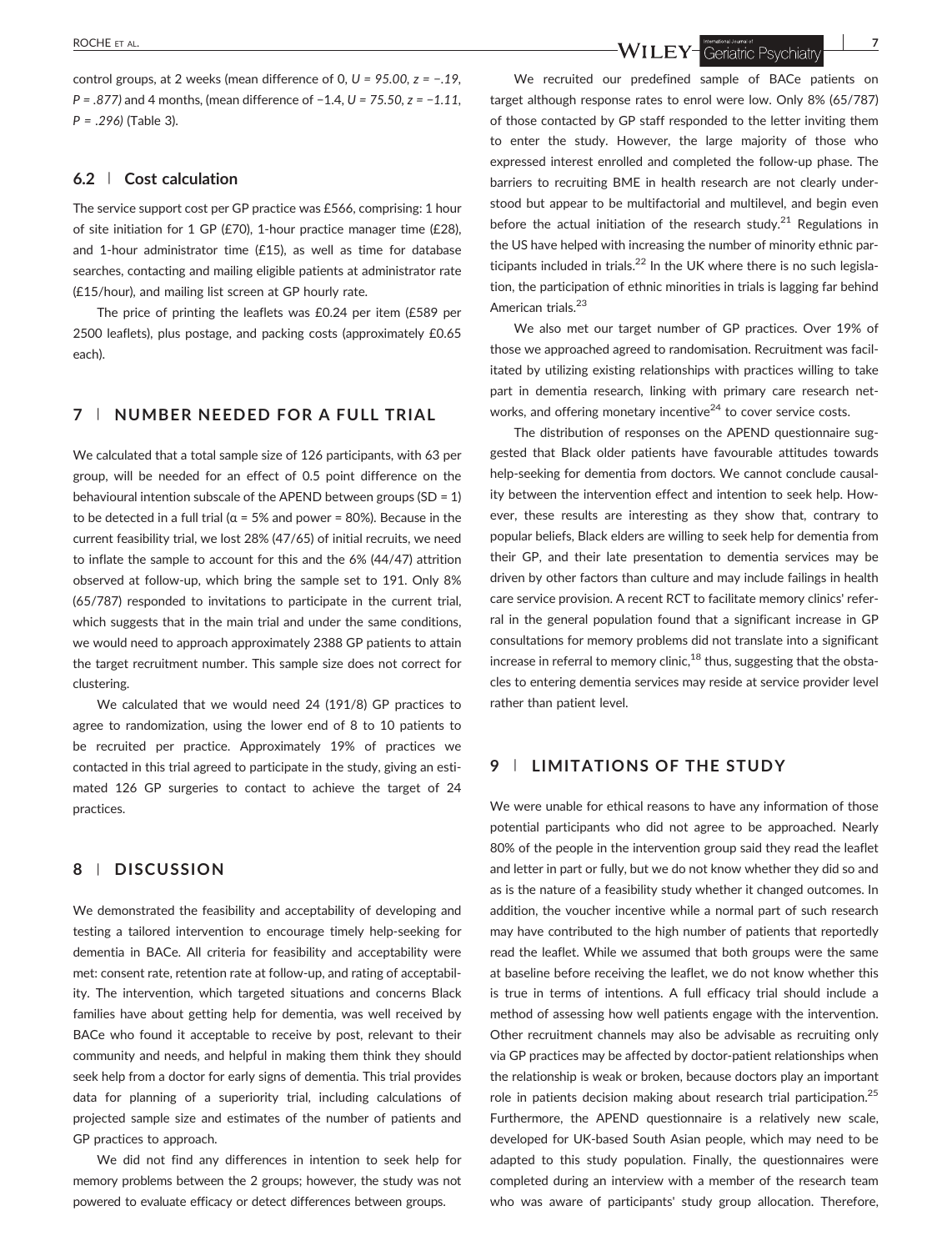**8 WILEY** Geriatric Psychiatry **CONSCRUTE ET AL.** 

there was a potential for observer bias<sup>26</sup> and social desirability bias<sup>27</sup> in that participants may have responded in a manner that they perceived would be viewed favourably by the interviewer.

# **10** | **CONCLUSIONS AND RECOMMENDATIONS**

These findings suggest that a full‐scale trial would be feasible. Future trials should develop appropriate interventions and evaluate their efficacy on BACe intention to seek formal help for dementia. Hitherto, public health resources and the media have largely excluded BME people when presenting dementia, perhaps contributing to the belief among some minority ethnic groups that dementia only affects White populations.14

Given the *"Getting help for forgetfulness"* leaflet is unlikely to cause harm, we have made it available for dissemination to health and social care service providers, community, and voluntary organisations, and charities without carrying out a further trial. Nevertheless, future larger trials of complex interventions to improve dementia care in BME people are desirable. Whilst research in the factors influencing help-seeking for dementia in BME people is growing, robust trials of effective interventions are still lacking in comparison to what is known about the beliefs and attitudes of BME people about dementia.

# **DESCRIPTION OF AUTHORS**' **ROLES**

G. Livingston and N. Mukadam designed and supervised the study and revised the article after the first draft.

M. Roche collected the data, carried out the statistical analysis, and wrote the first draft of the article.

S. Adelman assisted with writing the article.

#### **ACKNOWLEDGEMENTS**

This research was funded by the National Institute for Health Research (NIHR) Collaboration for Leadership in Applied Health Research (Grant No. 508926) and Care North Thames at Barts Health NHS Trust. The views expressed are those of the author(s) and not necessarily those of the NHS, the NIHR, or the Department of Health and Social Care.

N.M. is funded by the NIHR, grant number DRF‐2012‐05‐141 and G.L. is supported by the UCLH NIHR Biomedical Research Centre. We would like thanks to all participants, patients, carers, GPs, and research colleagues who contributed to the development and evaluation of the intervention and permitted the successful completion of this trial based on their responses and input.

#### **CONFLICT OF INTEREST**

None declared.

#### **ORCID**

*Moïse Roche* <http://orcid.org/0000-0002-0342-9190> *Naaheed Mukadam* <http://orcid.org/0000-0001-8635-9521>

#### **REFERENCES**

- 1. Livingston G, Sommerlad A, Orgeta V, et al. Dementia prevention, intervention, and care. *Lancet*. 2017;390(10113):2673‐2734.
- 2. Donegan K, Fox N, Black N, Livingston G, Banerjee S, Burns A. Trends in diagnosis and treatment for people with dementia in the UK from 2005 to 2015: a longitudinal retrospective cohort study. *Lancet Public Health*. 2017;2(3):e149‐e156.
- 3. Tuerk R, Sauer J. Dementia in a black and minority ethnic population: characteristics of presentation to an inner London memory service. *B J Psych Bull*. 2015;39(4):162‐166.
- 4. Cooper C, Tandy AR, Balamurali TB, Livingston G. A systematic review and meta‐analysis of ethnic differences in use of dementia treatment, care, and research. *Am J Geriatr Psychiatry*. 2010;18(3):193‐203.
- 5. Moriarty J, Sharif N, Robinson J. *Black and Minority Ethnic People with Dementia and their Access to Support and Services*. London: Social Care Institute for Excellence; 2011.
- 6. Mukadam N, Cooper C, Livingston G. A systematic review of ethnicity and pathways to care in dementia. *Int J Geriatr Psychiatry*. 2011;26(1): 12‐20.
- 7. Mukadam N, Cooper C, Basit B, Livingston G. Why do ethnic elders present later to UK dementia services? A qualitative study. *Int Psychogeriatr*. 2011;23(7):1070‐1077.
- 8. Adelman S, Blanchard M, Rait G, Leavey G, Livingston G. Prevalence of dementia in African‐Caribbean compared with UK‐born white older people: two‐stage cross‐sectional study. *Br J Psychiatry*. 2011;199(2): 119‐125.
- 9. Prince M, Bryce R, Ferri C. World Alzheimer Report 2011: the benefits of early diagnosis and intervention. Alzheimer's Disease International; 2011.
- 10. Knapp M, Prince M, Albanese E, et al. The full report. In: *London: Alzheimer*'*s Society*; 2007.
- 11. Burns A. The benefits of early diagnosis of. *Dementia*. 2012.
- 12. Werner P, Goldstein D, Karpas DS, Chan L, Lai C. Help-seeking for dementia: a systematic review of the literature. *Alzheimer Dis Assoc Disord*. 2014;28(4):299‐310.
- 13. Mukadam N, Cooper C, Livingston G. Improving access to dementia services for people from minority ethnic groups. *Curr Opin Psychiatry*. 2013;26(4):409‐414.
- 14. Berwald S, Roche M, Adelman S, Mukadam N, Livingston G. Black African and Caribbean British Communities' perceptions of memory problems: "We don't do dementia.". *PLoS One*. 2016;11(4):e0151878.
- 15. Mehta KM, Yeo GW. Systematic review of dementia prevalence and incidence in United States race/ethnic populations. *Alzheimers Dement*. 2017;13(1):72‐83.
- 16. Hailstone J, Mukadam N, Owen T, Cooper C, Livingston G. The development of attitudes of people from ethnic minorities to help‐seeking for dementia (APEND): a questionnaire to measure attitudes to help‐ seeking for dementia in people from south Asian backgrounds in the UK. *Int J Geriatr Psychiatry*. 2016.
- 17. Mukadam N, Cooper C, Kherani N, Livingston G. A systematic review of interventions to detect dementia or cognitive impairment. *Int J Geriatr Psychiatry*. 2015;30(1):32‐45.
- 18. Livingston G, Baio G, Sommerlad A, et al. Effectiveness of an intervention to facilitate prompt referral to memory clinics in the United Kingdom: cluster randomised controlled trial. *PLoS Med*. 2017;14(3): e1002252.
- 19. Ethnicity and National Identity in England and Wales—Office for National Statistics. 2011; [https://www.ons.gov.uk/peoplepopulation](https://www.ons.gov.uk/peoplepopulationandcommunity/culturalidentity/ethnicity/articles/ethnicityandnationalidentityinenglandandwales/2012-12-11) [andcommunity/culturalidentity/ethnicity/articles/ethnicityandnational](https://www.ons.gov.uk/peoplepopulationandcommunity/culturalidentity/ethnicity/articles/ethnicityandnationalidentityinenglandandwales/2012-12-11) [identityinenglandandwales/2012](https://www.ons.gov.uk/peoplepopulationandcommunity/culturalidentity/ethnicity/articles/ethnicityandnationalidentityinenglandandwales/2012-12-11)‐12‐11.
- 20. Elias P, Birch M. SOC2010: revision of the standard occupational classification. *Economic & Labour Market Review*. 2010;4(7):48‐55.